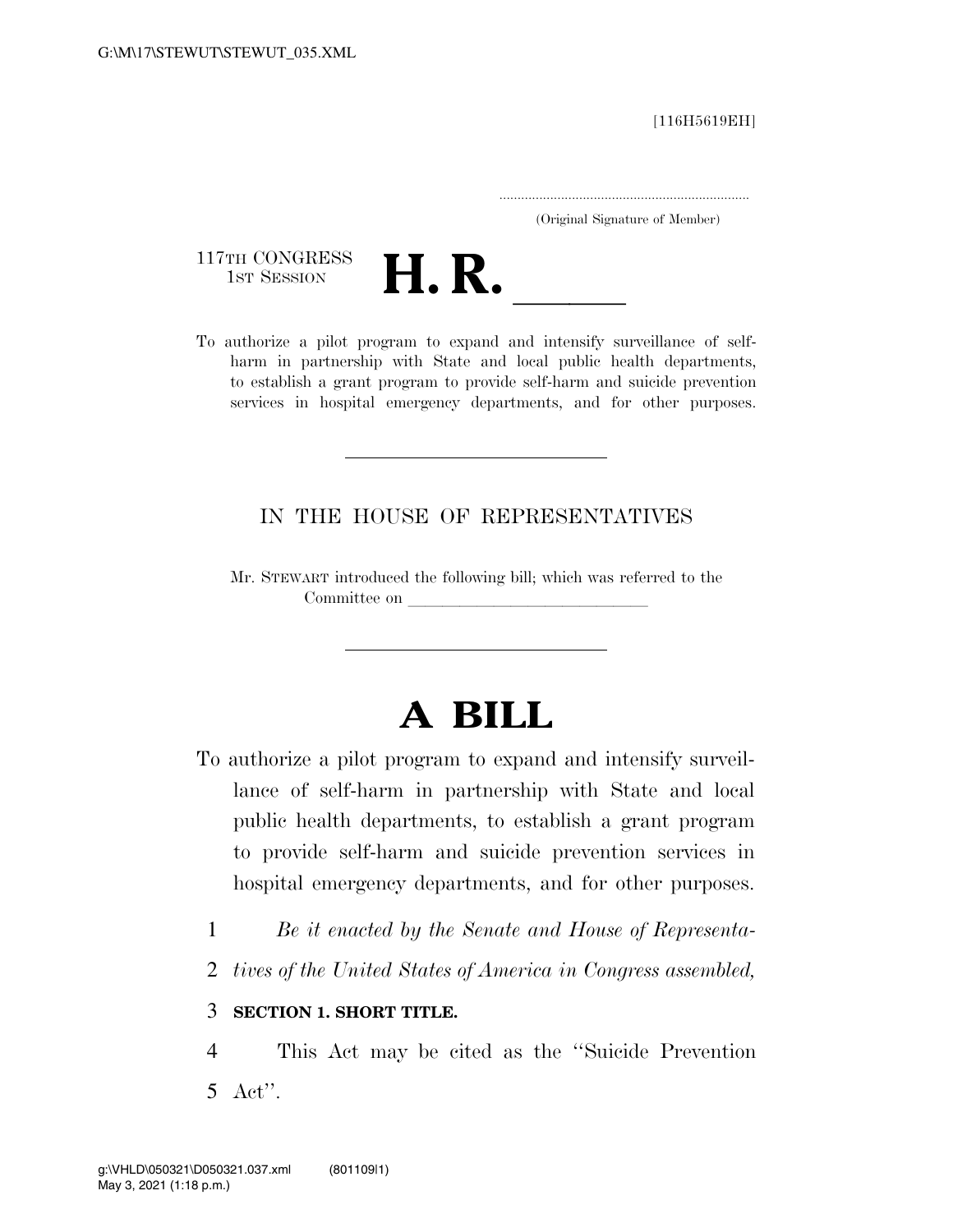$\mathfrak{D}$ 

# **SEC. 2. SYNDROMIC SURVEILLANCE OF SELF-HARM BEHAV-IORS PROGRAM.**

 Title III of the Public Health Service Act is amended by inserting after section 317U of such Act (42 U.S.C. 247b–23) the following:

### **''SEC. 317V. SYNDROMIC SURVEILLANCE OF SELF-HARM BE-HAVIORS PROGRAM.**

 ''(a) IN GENERAL.—The Secretary shall award grants to State, local, Tribal, and territorial public health

departments for the expansion of surveillance of self-harm.

 ''(b) DATA SHARING BY GRANTEES.—As a condition of receipt of such grant under subsection (a), each grantee shall agree to share with the Centers for Disease Control and Prevention in real time, to the extent feasible and as specified in the grant agreement, data on suicides and self-harm for purposes of—

- $\frac{17}{17}$  ''(1) tracking and monitoring self-harm to in-18 form response activities to suicide clusters;
- 19  $(2)$  informing prevention programming for identified at-risk populations; and
- 21 ''(3) conducting or supporting research.

22 "(c) DISAGGREGATION OF DATA.—The Secretary shall provide for the data collected through surveillance of self-harm under subsection (b) to be disaggregated by the following categories:

26 "(1) Nonfatal self-harm data of any intent.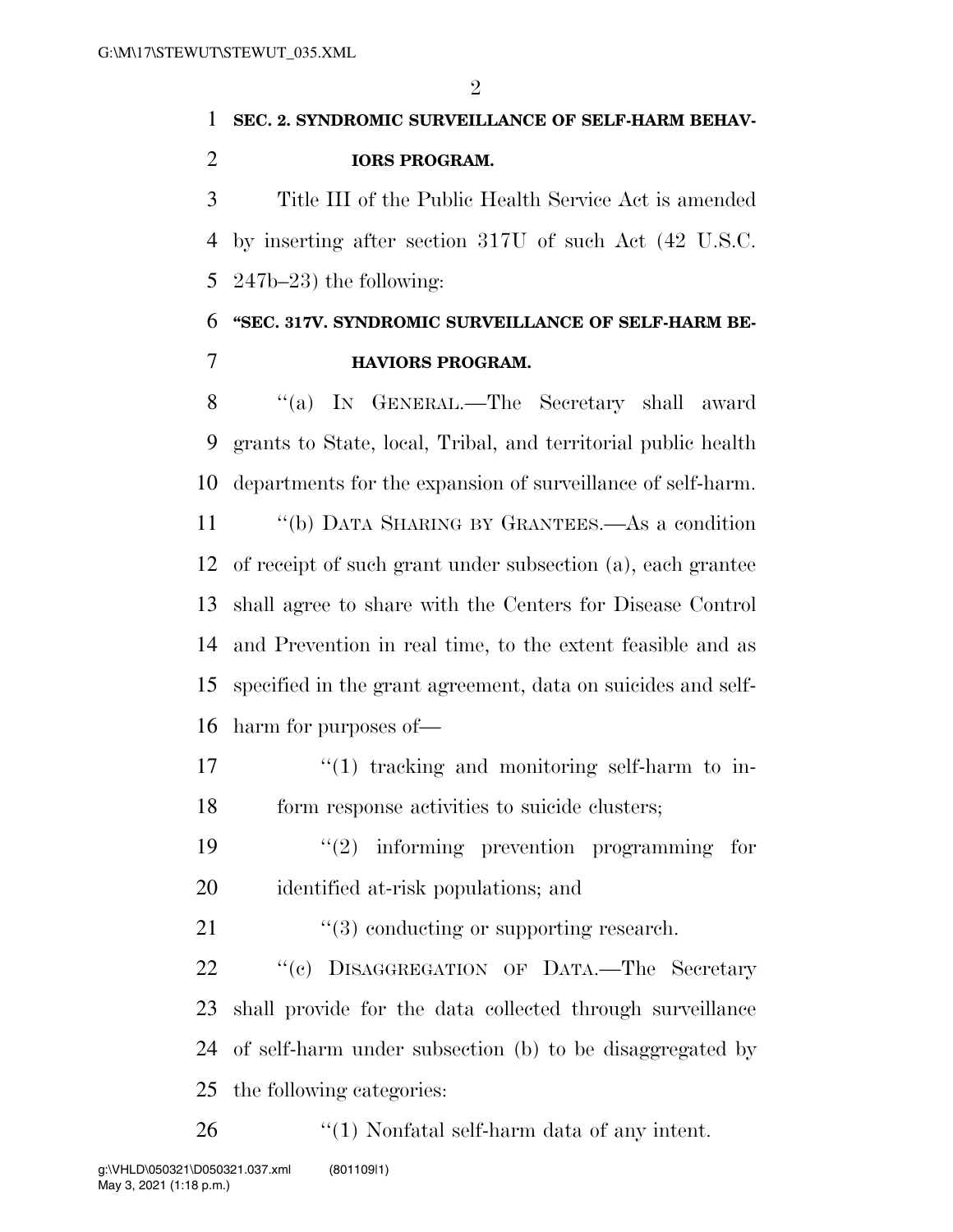| $\mathbf{1}$   | $\lq(2)$ Data on suicidal ideation.                              |
|----------------|------------------------------------------------------------------|
| $\overline{2}$ | $\cdot\cdot\cdot(3)$ Data on self-harm where there is no evi-    |
| 3              | dence, whether implicit or explicit, of suicidal intent.         |
| $\overline{4}$ | $\lq(4)$ Data on self-harm where there is evidence,              |
| 5              | whether implicit or explicit, of suicidal intent.                |
| 6              | $\cdot\cdot$ (5) Data on self-harm where suicidal intent is      |
| 7              | unclear based on the available evidence.                         |
| 8              | "(d) PRIORITY.—In making awards under subsection                 |
| 9              | (a), the Secretary shall give priority to eligible entities that |
| 10             | $are-$                                                           |
| 11             | $\lq(1)$ located in a State with an age-adjusted                 |
| 12             | rate of nonfatal suicidal behavior that is above the             |
| 13             | national rate of nonfatal suicidal behavior, as deter-           |
| 14             | mined by the Director of the Centers for Disease                 |
| 15             | Control and Prevention;                                          |
| 16             | $\lq(2)$ serving an Indian Tribe (as defined in sec-             |
| 17             | tion 4 of the Indian Self-Determination and Edu-                 |
| 18             | cation Assistance Act) with an age-adjusted rate of              |
| 19             | nonfatal suicidal behavior that is above the national            |
| 20             | rate of nonfatal suicidal behavior, as determined                |
| 21             | through appropriate mechanisms determined by the                 |
| 22             | Secretary in consultation with Indian Tribes; or                 |
| 23             | $\lq(3)$ located in a State with a high rate of cov-             |
| 24             | erage of statewide (or Tribal) emergency department              |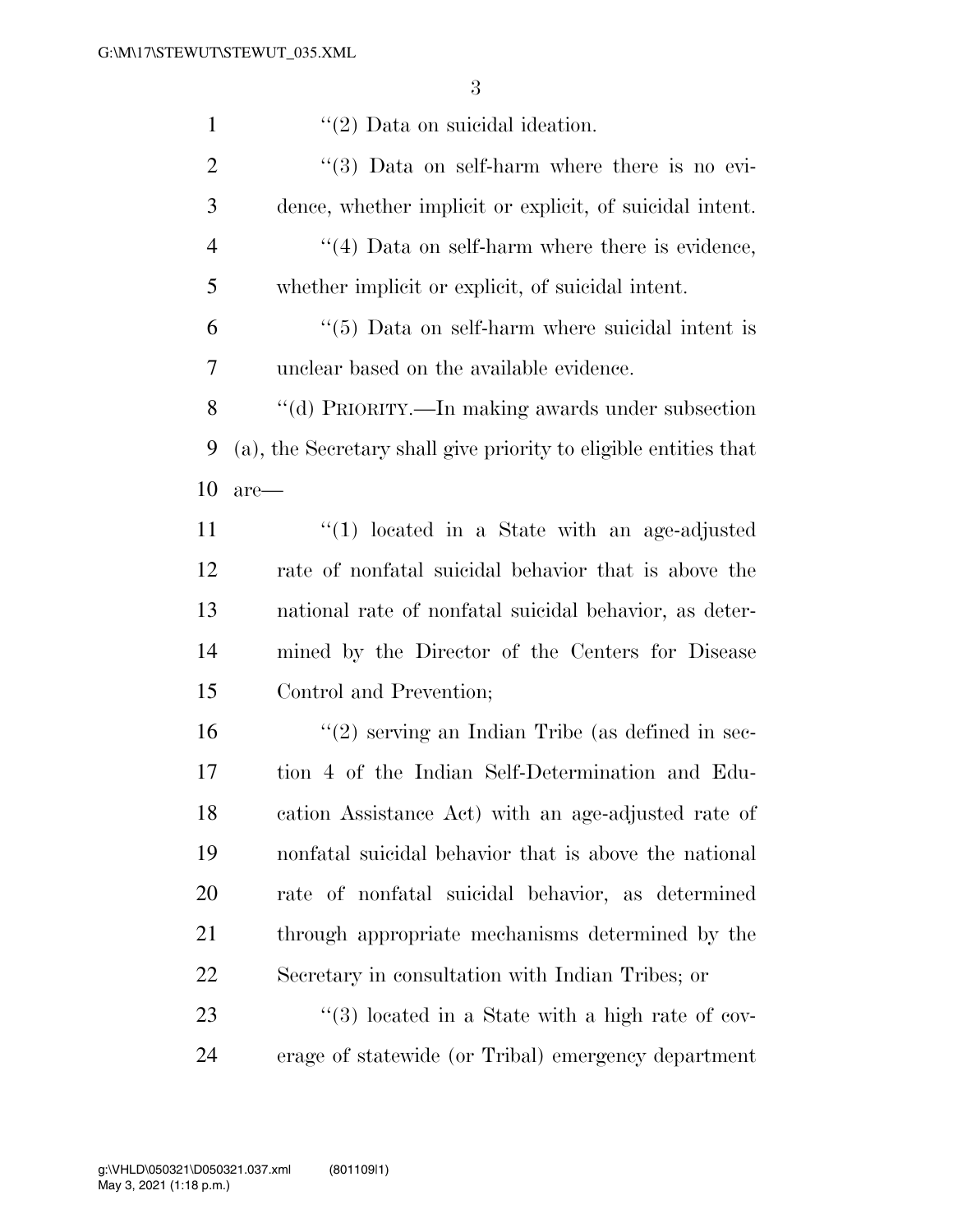visits, as determined by the Director of the Centers for Disease Control and Prevention.

 ''(e) GEOGRAPHIC DISTRIBUTION.—In making grants under this section, the Secretary shall make an ef- fort to ensure geographic distribution, taking into account the unique needs of rural communities, including—

 $\frac{1}{10}$  communities with an incidence of individ- uals with serious mental illness, demonstrated suici- dal ideation or behavior, or suicide rates that are above the national average, as determined by the As- sistant Secretary for Mental Health and Substance Use;

 ''(2) communities with a shortage of prevention and treatment services, as determined by the Assist- ant Secretary for Mental Health and Substance Use and the Administrator of the Health Resources and Services Administration; and

18 ''(3) other appropriate community-level factors and social determinants of health such as income, employment, and education.

21 ""(f) PERIOD OF PARTICIPATION.—To be selected as a grant recipient under this section, a State, local, Tribal, or territorial public health department shall agree to par- ticipate in the program for a period of not less than 4 years.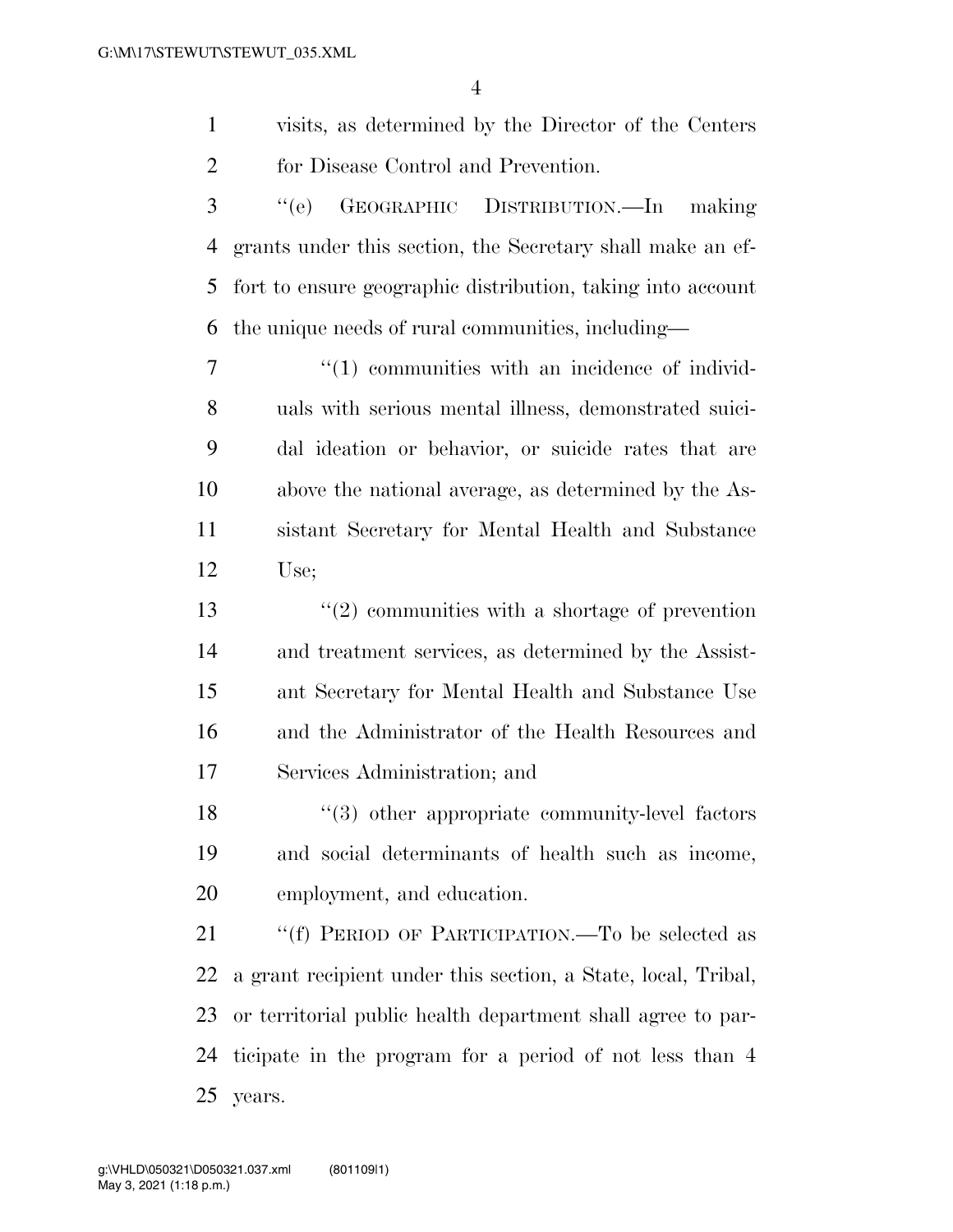''(g) TECHNICAL ASSISTANCE.—The Secretary shall provide technical assistance and training to grantees for collecting and sharing the data under subsection (b).

 ''(h) DATA SHARING BY HHS.—Subject to sub- section (b), the Secretary shall, with respect to data on self-harm that is collected pursuant to this section, share and integrate such data through—

8 "(1) the National Syndromic Surveillance Pro- gram's Early Notification of Community Epidemics (ESSENCE) platform (or any successor platform);

11 ''(2) the National Violent Death Reporting Sys-tem, as appropriate; or

13 ''(3) another appropriate surveillance program, including such a program that collects data on sui- cides and self-harm among special populations, such as members of the military and veterans.

17 "(i) RULE OF CONSTRUCTION REGARDING APPLICA- BILITY OF PRIVACY PROTECTIONS.—Nothing in this sec- tion shall be construed to limit or alter the application of Federal or State law relating to the privacy of informa- tion to data or information that is collected or created under this section.

23  $\frac{1}{1}$  REPORT.

24 "(1) SUBMISSION.—Not later than 3 years after the date of enactment of this Act, the Sec-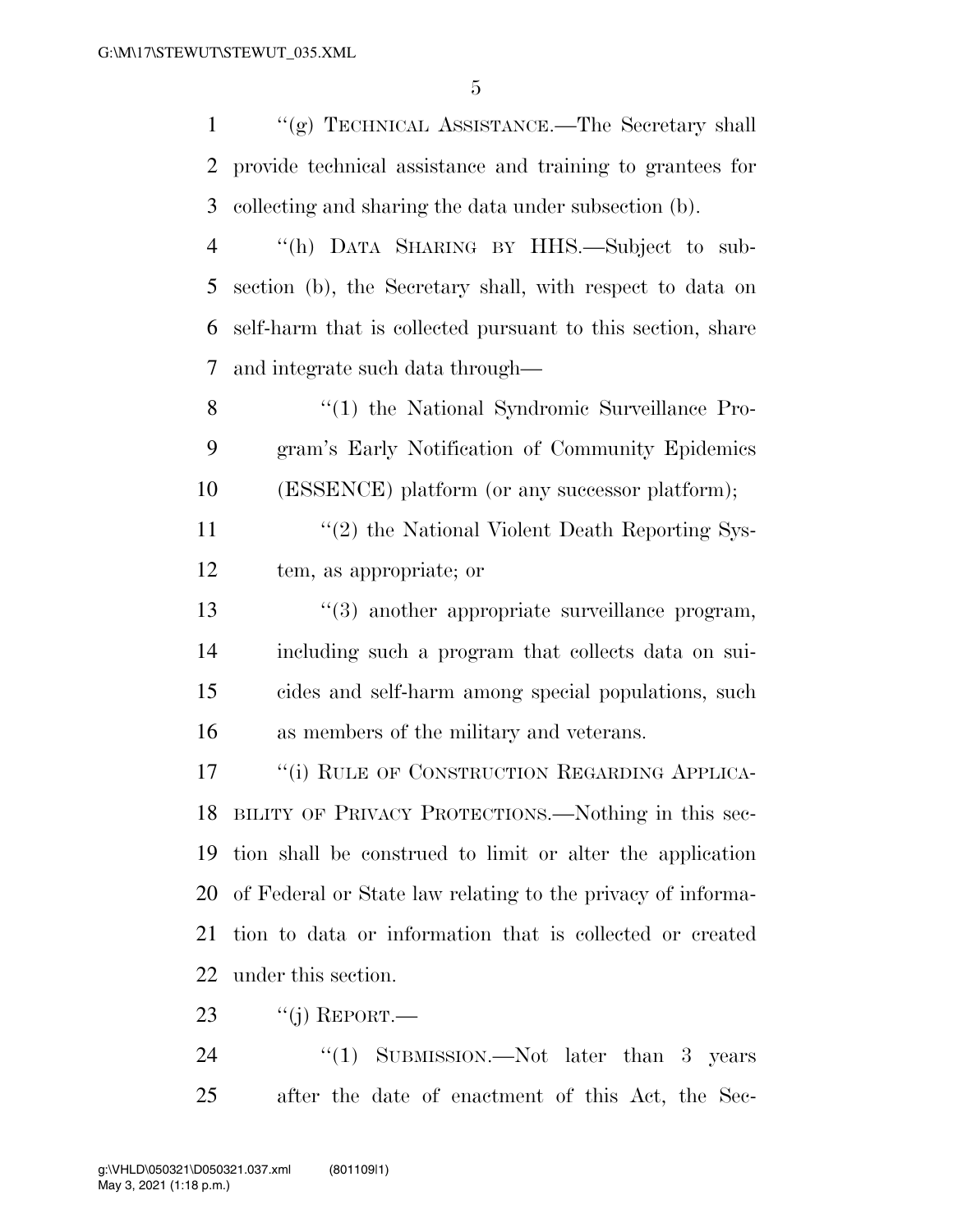| $\mathbf{1}$   | retary shall evaluate the suicide and self-harm               |
|----------------|---------------------------------------------------------------|
| $\overline{2}$ | syndromic surveillance systems at the Federal,                |
| 3              | State, and local levels and submit a report to Con-           |
| $\overline{4}$ | gress on the data collected under subsections (b) and         |
| 5              | (c) in a manner that prevents the disclosure of indi-         |
| 6              | vidually identifiable information, at a minimum, con-         |
| 7              | sistent with all applicable privacy laws and regula-          |
| 8              | tions.                                                        |
| 9              | "(2) CONTENTS.—In addition to the data col-                   |
| 10             | lected under subsections (b) and (c), the report              |
| 11             | under paragraph (1) shall include—                            |
| 12             | $\lq\lq$ challenges and gaps in data collection               |
| 13             | and reporting;                                                |
| 14             | $\lq\lq$ recommendations to address<br>such                   |
| 15             | gaps and challenges; and                                      |
| 16             | $\lq\lq$ (C) a description of any public health re-           |
| 17             | sponses initiated at the Federal, State, or local             |
| 18             | level in response to the data collected.                      |
| 19             | "(k) AUTHORIZATION OF APPROPRIATIONS.-To                      |
| 20             | carry out this section, there are authorized to be appro-     |
| 21             | priated $$20,000,000$ for each of fiscal years $2022$ through |
|                | $22\ \ 2026$ .".                                              |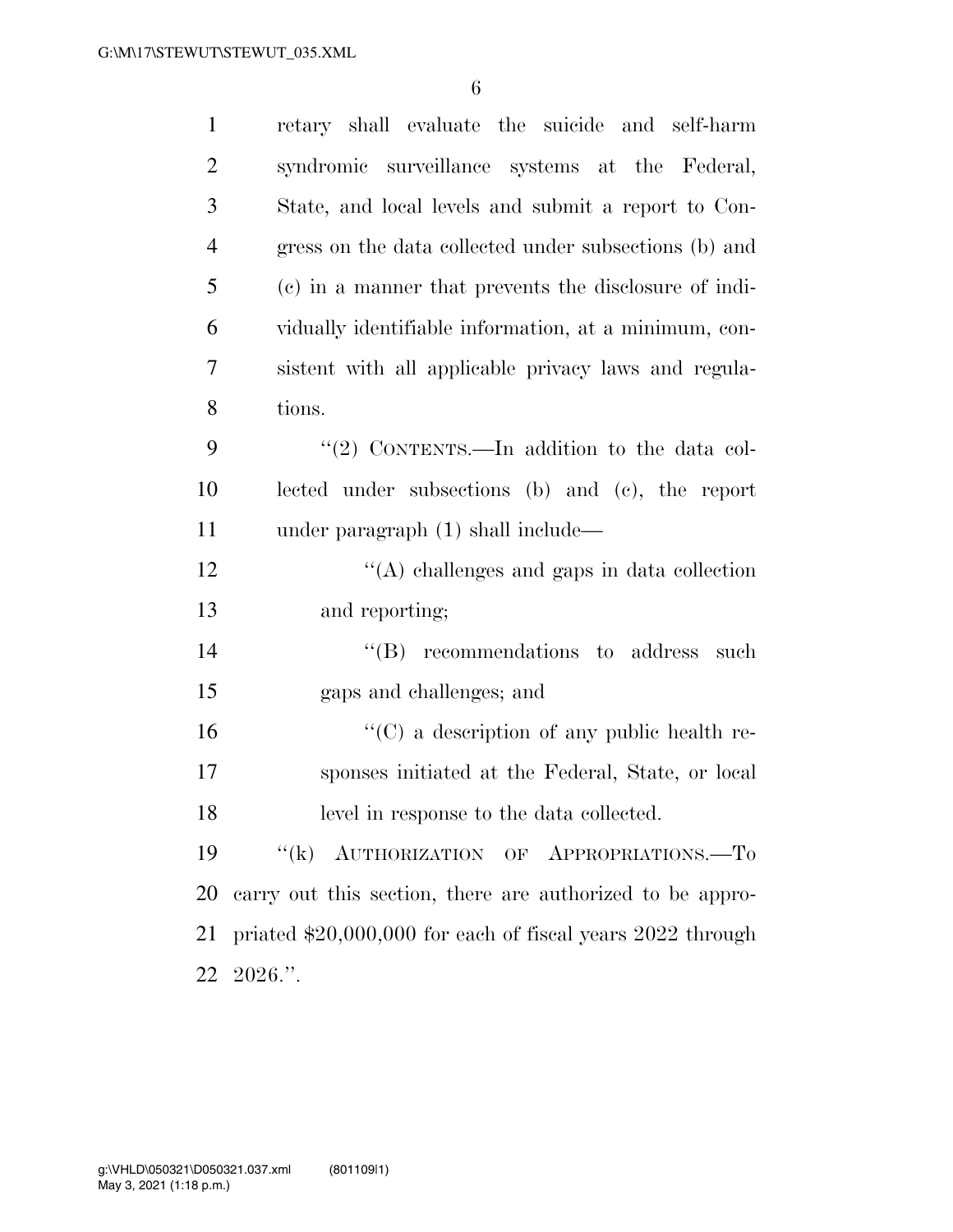## **SEC. 3. GRANTS TO PROVIDE SELF-HARM AND SUICIDE PREVENTION SERVICES.**

 Part B of title V of the Public Health Service Act (42 U.S.C. 290aa et seq.) is amended by adding at the end the following:

### **''SEC. 520N. GRANTS TO PROVIDE SELF-HARM AND SUICIDE PREVENTION SERVICES.**

 ''(a) IN GENERAL.—The Secretary of Health and Human Services shall award grants to hospital emergency departments to provide self-harm and suicide prevention services.

12 "(b) ACTIVITIES SUPPORTED.—

13 "(1) In GENERAL.—A hospital emergency de- partment awarded a grant under subsection (a) shall use amounts under the grant to implement a pro- gram or protocol to better prevent suicide attempts among hospital patients after discharge, which may include—

 ''(A) screening patients for self-harm and suicide in accordance with the standards of practice described in subsection (e)(1) and standards of care established by appropriate medical and advocacy organizations;

24  $\text{``(B)}$  providing patients short-term self-harm and suicide prevention services in accord-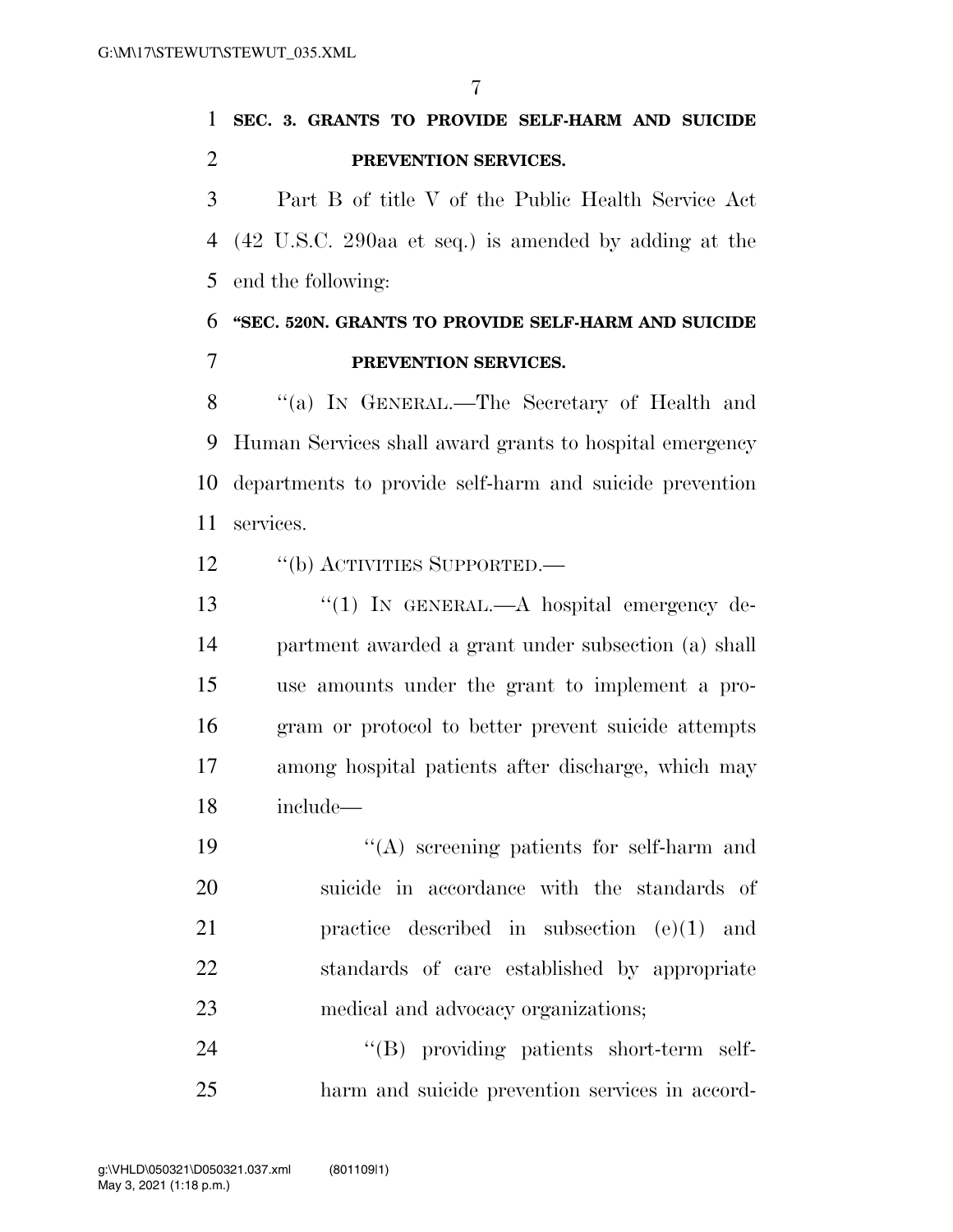ance with the results of the screenings de-scribed in subparagraph (A); and

 ''(C) referring patients, as appropriate, to a health care facility or provider for purposes of receiving long-term self-harm and suicide pre- vention services, and providing any additional follow up services and care identified as appro- priate as a result of the screenings and short- term self-harm and suicide prevention services described in subparagraphs (A) and (B).

11 ''(2) USE OF FUNDS TO HIRE AND TRAIN STAFF.—Amounts awarded under subsection (a) may be used to hire clinical social workers, mental and behavioral health care professionals, and sup- port staff as appropriate, and to train existing staff and newly hired staff to carry out the activities de-scribed in paragraph (1).

 ''(c) GRANT TERMS.—A grant awarded under sub-section (a)—

20  $\frac{1}{2}$  (1) shall be for a period of 3 years; and

 ''(2) may be renewed subject to the require-ments of this section.

 ''(d) APPLICATIONS.—A hospital emergency depart- ment seeking a grant under subsection (a) shall submit an application to the Secretary at such time, in such man-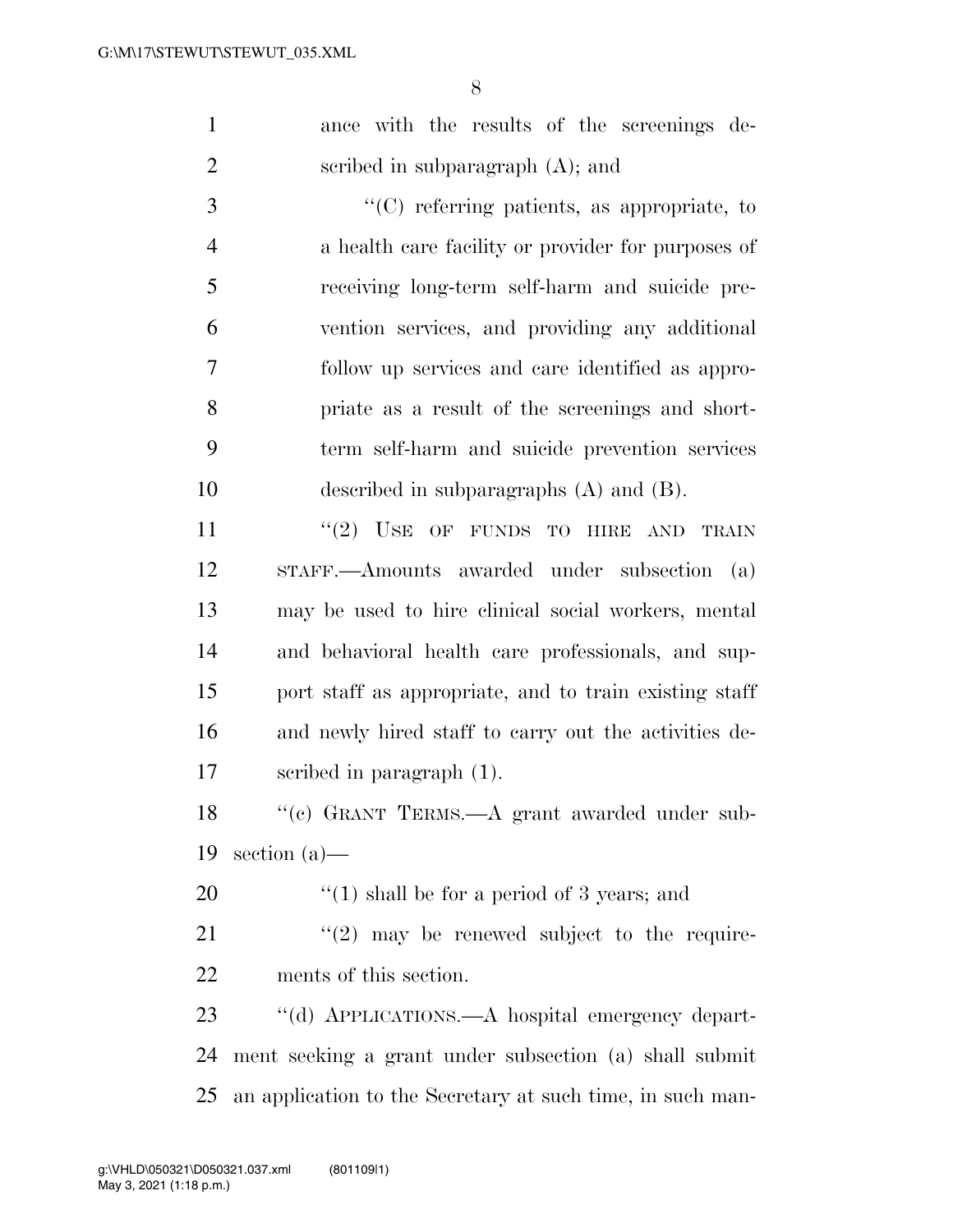ner, and accompanied by such information as the Sec-retary may require.

- ''(e) STANDARDS OF PRACTICE.—
- 4 "(1) In GENERAL.—Not later than 180 days after the date of the enactment of this section, the Secretary shall develop standards of practice for screening patients for self-harm and suicide for pur-8 poses of carrying out subsection  $(b)(1)(C)$ .

9 "(2) CONSULTATION.—The Secretary shall de- velop the standards of practice described in para- graph (1) in consultation with individuals and enti- ties with expertise in self-harm and suicide preven- tion, including public, private, and non-profit enti-ties.

- 15 "(f) REPORTING.
- 16 "(1) REPORTS TO THE SECRETARY.—

17 "(A) IN GENERAL.—A hospital emergency department awarded a grant under subsection (a) shall, at least quarterly for the duration of the grant, submit to the Secretary a report evaluating the activities supported by the grant. 22 "(B) MATTERS TO BE INCLUDED.—The

 report required under subparagraph (A) shall include—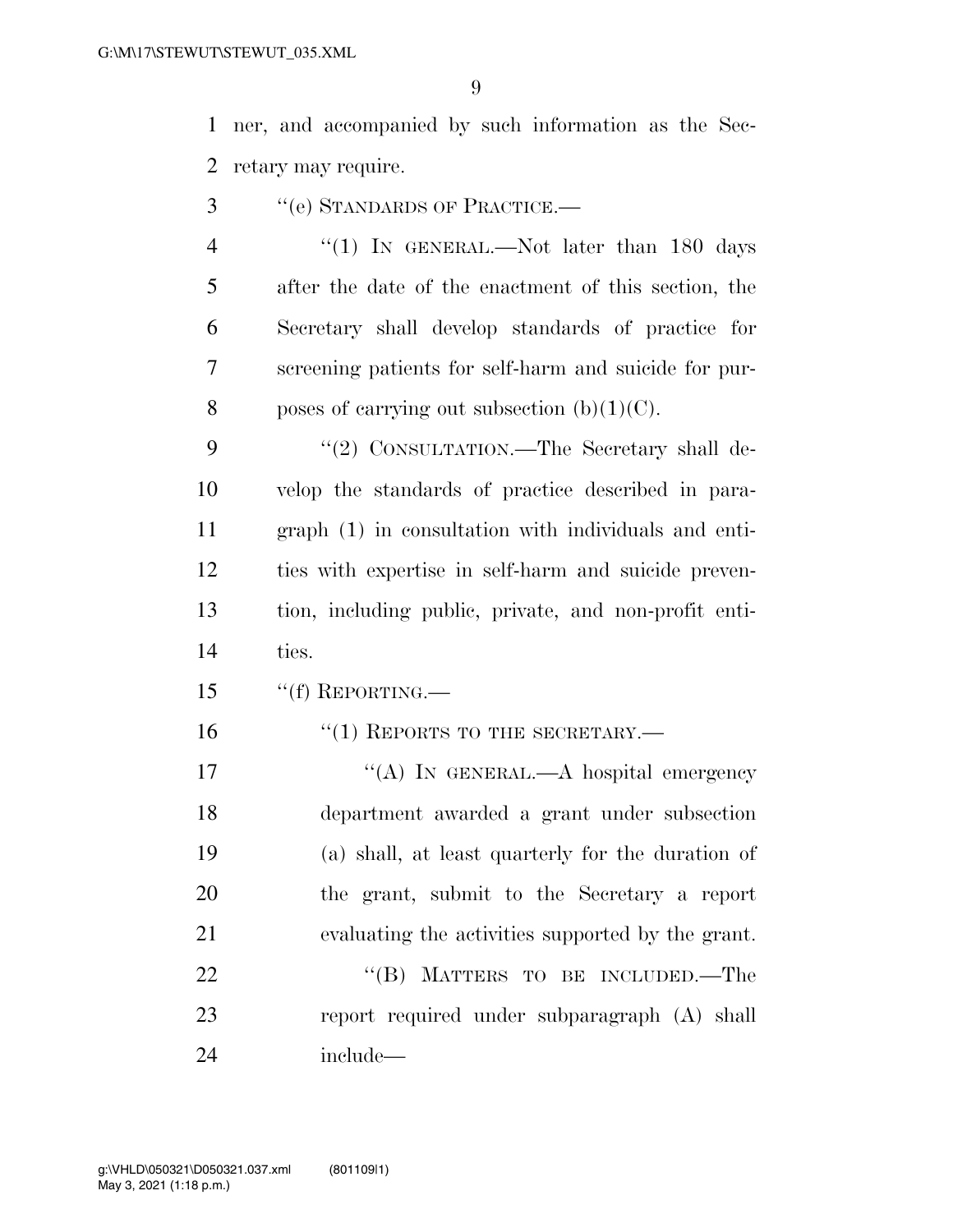| $\mathbf{1}$   | "(i) the number of patients receiv-                 |
|----------------|-----------------------------------------------------|
| $\overline{2}$ | $ing$ —                                             |
| 3              | $\lq\lq$ screenings carried out at the              |
| $\overline{4}$ | hospital emergency department;                      |
| 5              | $\lq\lq$ (II) short-term self-harm and              |
| 6              | suicide prevention services at the hos-             |
| $\tau$         | pital emergency department; and                     |
| 8              | "(III) referrals to health care fa-                 |
| 9              | cilities for the purposes of receiving              |
| 10             | long-term self-harm and suicide pre-                |
| 11             | vention;                                            |
| 12             | "(ii) information on the adherence of               |
| 13             | the hospital emergency department to the            |
| 14             | standards of practice described in sub-             |
| 15             | section $(f)(1)$ ; and                              |
| 16             | "(iii) other information as the Sec-                |
| 17             | retary determines appropriate to evaluate           |
| 18             | the use of grant funds.                             |
| 19             | "(2) REPORTS TO CONGRESS.—Not later than            |
| <b>20</b>      | 2 years after the date of the enactment of the Sui- |
| 21             | cide Prevention Act, and biennially thereafter, the |
| 22             | Secretary shall submit to the Committee on Health,  |
| 23             | Education, Labor and Pensions of the Senate and     |
| 24             | the Committee on Energy and Commerce of the         |